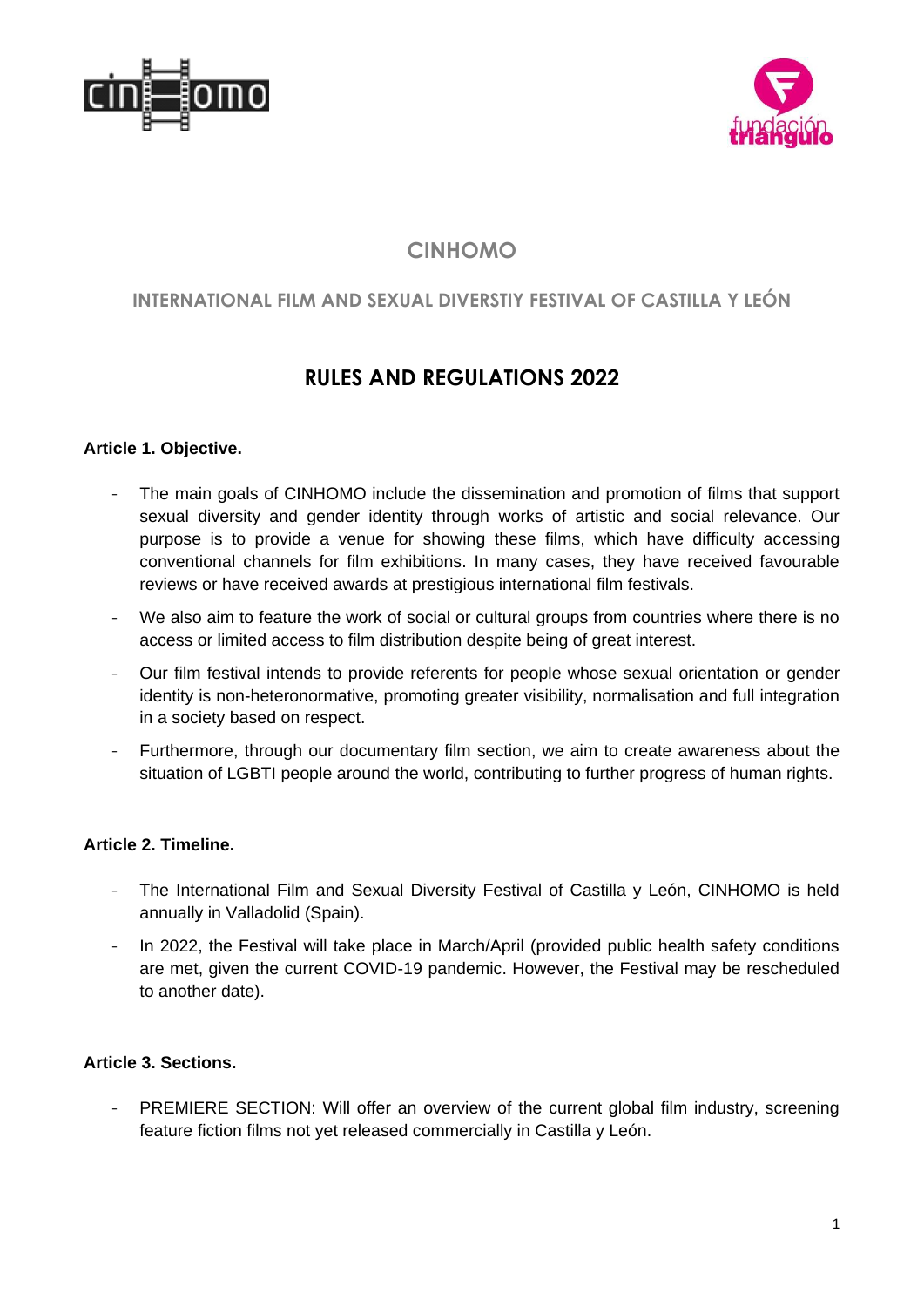



- KALEIDOSCOPE SECTION: Will feature films that in spite of being products of artistic relevance and quality, and having already been shown in commercial venues in our country, have not been given the attention, distribution accessibility, or the distinction they deserve on our screens.
- JEWEL SECTION: Aimed at bringing back and promoting benchmark films from the history of cinema that feature, more or less explicitly, LGBTI characters.
- SHORT-FILM SECTION: CINHOMO has a clear commitment to this communicative format and to new film promote new talents in this industry, mainly those from Spain.
- DOCUMENTARY FILM SECTION HUMAN RIGHTS AREA: This section will feature documentary films on the situation of LGBTI human rights in different countries around the world.

# **Article 4. Register.**

- Through the on-line platform [www.festhome.com](http://www.festhome.com/)
- By e-mail: [cinhomo@fundaciontriangulo.es](mailto:cinhomo@fundaciontriangulo.es) including in your submission: technical and artistic data sheet, name, surname, phone number and e-mail of the person submitting the film.
- SUBMISSIONS WILL BE ACCEPTED UNTIL 15th JANUARY 2022.

#### **Article 5. Criteria.**

- All works submitted must have been produced between 2020 and 2022, both included.
- MP4 (h.264) or AVI formats are accepted for the selection process. The only supports accepted for screening during the Festival are: MP4 (h.264), DVD, Blue Ray, DCP.
- FICTION FEATURE FILMS shall last more than 60.
- FICTION SHORT FILMS shall last less than 20.
- DOCUMENTARY FEATURE FILMS shall last more than 30.
- DOCUMENTARY SHORT FILMS shall last less than 30.
- Films will be exhibited in original versions with subtitles in Spanish, except for films in Spanish. Therefore, copies submitted to the Festival should include subtitles in Spanish or, at least, an .srt file with the text in Spanish.
- Copies of the films will be returned, if agreed, at the organization's expense, after the Festival. To this end, the return address and required deadline have to be clearly indicated by the senders.
- CinHomo reserves the right to exhibit the shortlisted material at any time, as part of the programme of socio-educational activities of Fundación Triángulo, promoter of the Festival. In any case, this use shall be for non-commercial, non-profit purposes, and always citing the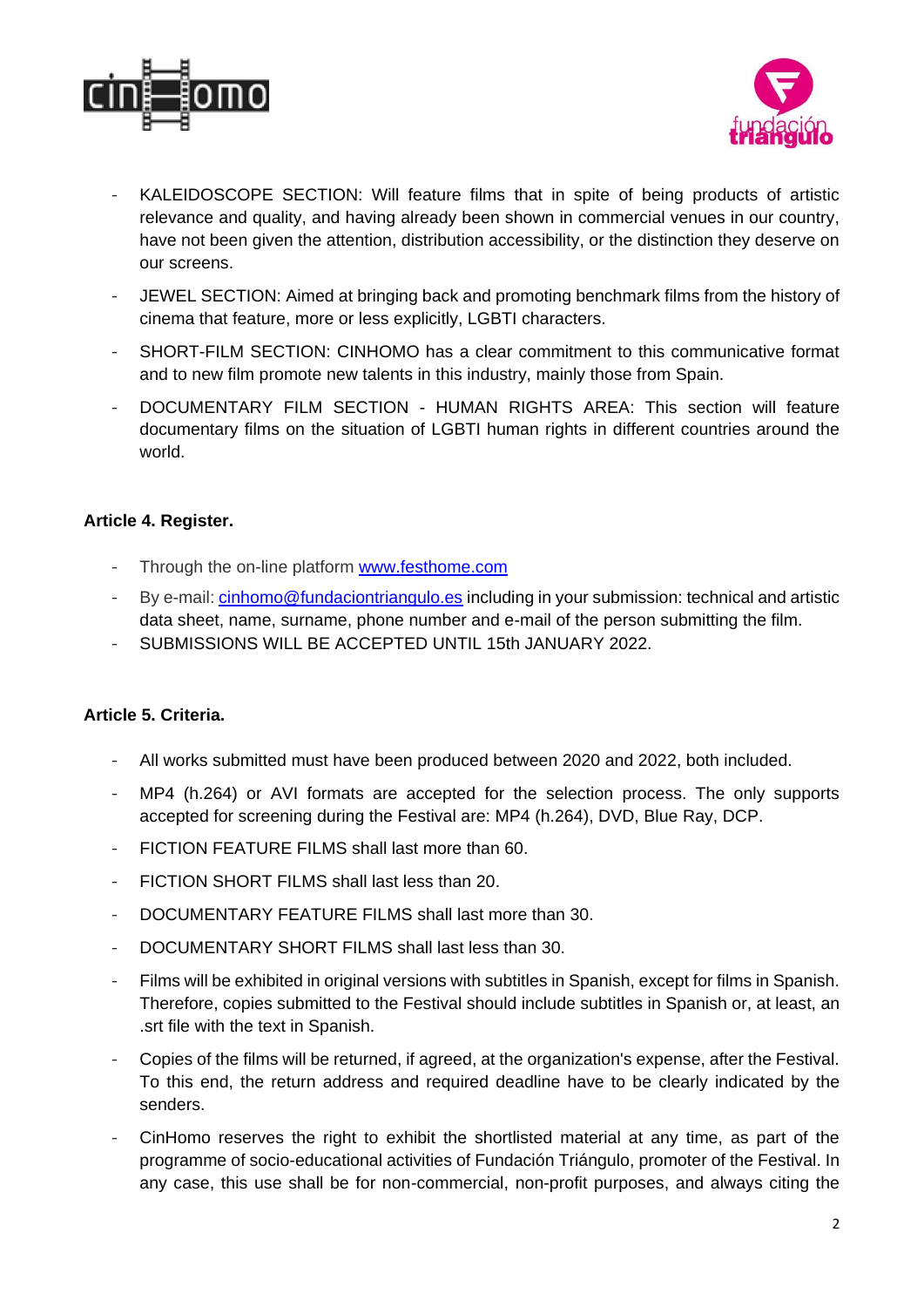



authorship of the works. The exhibition of the works shall be solely for educational purposes, as well as for the defence of the rights of the LGBTI community (cases covered by article 32 of the Spanish Royal Legislative Decree 1/1996, of 12 April, approving the revised text of the Intellectual Property Law).

### **Article 6. Prizes.**

Among all the feature-length films, documentaries and short films in competition, a SPECIALISED JURY, one dealing with the Fiction section and another one with the Documentaries, both consisting of relevant people from the world of cinema, culture, solidarity or human rights, will decide on the following awards:

- JURY PRIZE FOR THE BEST FICTION FEATURE-FILM.
- JURY PRIZE FOR THE BEST FICTION SHORT-FILM  $(+200 \in )$
- JURY PRIZE FOR THE BEST HUMAN RIGHTS DOCUMENTARY FEATURE-FILM  $(+200 \in )$
- JURY PRIZE FOR THE BEST HUMAN RIGHTS DOCUMENTARY SHORT FILM
- A SPECIAL MENTION can also be awarded, at the discretion of the Jury, to a film of each one of the above sections.
- A Prize for Best Direction, Best Interpreter or Best Spanish Film can also be awarded, in any of the above modalities, and, where appropriate, if advisable in view of the quality of the works.
- AUDIENCE PRIZE FOR THE BEST FICTION FEATURE-FILM.
- AUDIENCE PRIZE FOR THE BEST FICTION SHORT-FILM.
- AUDIENCE PRIZE FOR THE BEST HUMAN RIGHTS DOCUMENTARY FEATURE-FILM.
- AUDIENCE PRIZE FOR THE BEST HUMAN RIGHTS DOCUMENTARY SHORT FILM.

#### **Article 7. Shortlisting.**

Upon confirmation by CINHOMO that the film has been shortlisted, the following material should be sent asap to the organization by the production company or the author:

- Copy of the film for projection in any of the formats mentioned in article 5.
- Press pack: trailer, broadcasting and social networks materials, and publicity of the film.